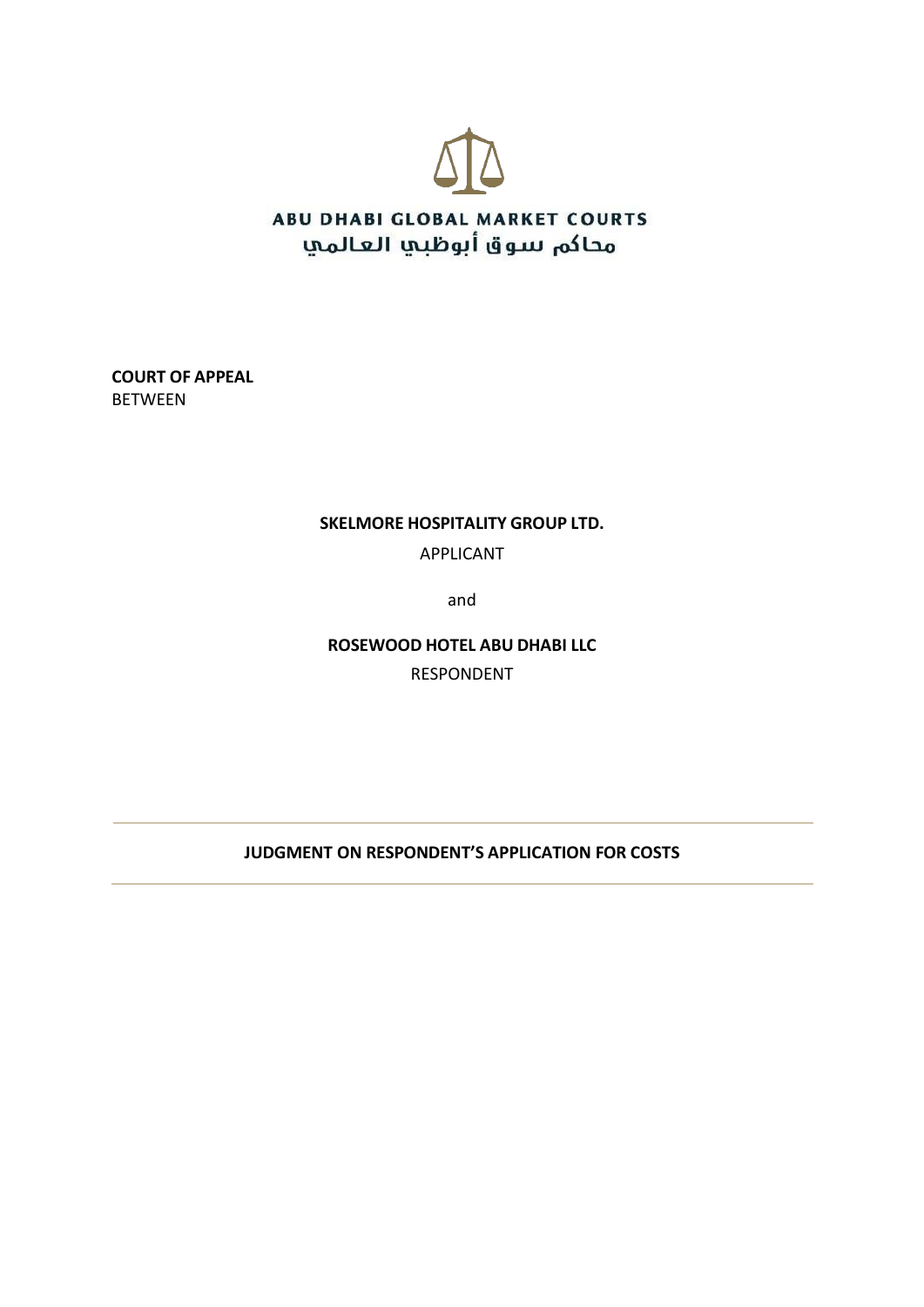

## ABU DHABI GLOBAL MARKET COURTS محاكم سوق أبوظيي العالمي

| <b>Neutral Citation:</b>                 | [2020] ADGMCA 0003                                                                                                                                                                                   |
|------------------------------------------|------------------------------------------------------------------------------------------------------------------------------------------------------------------------------------------------------|
| <b>Before:</b>                           | Chief Justice, Lord David Hope                                                                                                                                                                       |
|                                          | His Honour Justice Kenneth Hayne                                                                                                                                                                     |
|                                          | His Honour Justice Sir Peter Blanchard                                                                                                                                                               |
| <b>Decision Date:</b>                    | 31 March 2020                                                                                                                                                                                        |
| Decision:                                | The Applicant pay the Respondent's costs of the<br>Applications for Permission to Appeal or Set Aside and Stay<br>of Execution assessed on a standard basis in the sum of<br>USD68,527.17.           |
| Decision under appeal:                   |                                                                                                                                                                                                      |
| <b>Court of First Instance Division:</b> | Civil                                                                                                                                                                                                |
| Date of Decision:                        | 16 December 2019                                                                                                                                                                                     |
| Before:                                  | His Honour Justice Stone SBS QC                                                                                                                                                                      |
| Case Number(s):                          | ADGMCFI-2019-003                                                                                                                                                                                     |
| <b>Hearing Date(s):</b>                  | No hearing                                                                                                                                                                                           |
| <b>Date of Orders:</b>                   | 31 March 2020                                                                                                                                                                                        |
| <b>Catchwords:</b>                       | Costs; assessment on a standard basis; consideration of<br>whether time spent was proportionate to matters in issue;<br>whether fees charged are reasonably incurred and are<br>reasonable in amount |
| <b>Case Number:</b>                      | ADGMCA-APP-2019-002                                                                                                                                                                                  |
| Parties and representation:              | Bird & Bird (MEA) LLP for the Applicant                                                                                                                                                              |
|                                          | Freshfields Bruckhaus Deringer for the Respondent                                                                                                                                                    |

### **JUDGMENT**

1. On 16 December 2019 His Honour Justice Stone delivered judgment ("CFI judgment") on claim by the Respondent ("Rosewood") against the Applicant ("Skelmore") in favour of Rosewood. On 30 December 2019 Skelmore filed an application for permission to appeal or otherwise set aside the CFI judgment. On 9 January 2020 Skelmore applied for a stay of its execution pending determination of the appeal. On 12 February 2020 this Court issued a judgment refusing both applications. Skelmore was ordered to pay Rosewood's costs of the applications. Rosewood was ordered to file and serve its submissions as to costs by 4.00pm on 4 March 2020. It duly did so. Skelmore was ordered to file and serve any response by 4.00pm on 25 March 2020. It has allowed that time limit to expire without filing any such response.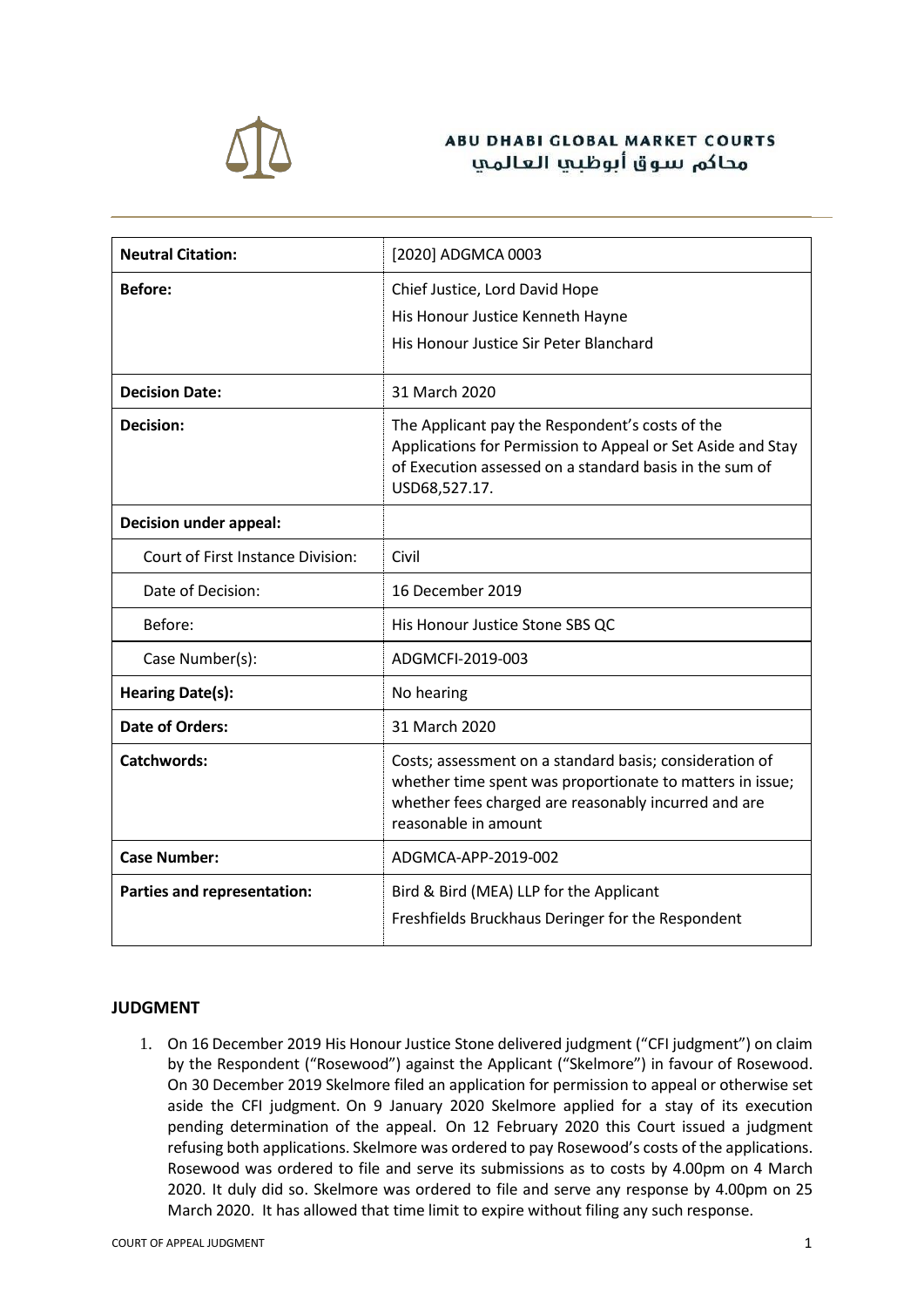

# **ABU DHABI GLOBAL MARKET COURTS** محاكم سوق أبوظيي العالمي

- 2. Having considered Rosewood's submissions as to the costs of these applications, and having taken due account of the fact that Skelmore has not made any response to them, the Court now makes the following judgment in respect of Rosewood's application for those costs.
- 3. Rosewood has provided the Court with two statements to enable it to make a summary assessment of the costs incurred which, in the absence of any other direction, must be on the standard basis. One relates to the number of hours expended by Rosewood's solicitors, Freshfield Bruckhaus Deringer, in connection with the applications for permission to appeal or set aside the CFI's judgment. The other relates to the numbers of hours expended by Rosewood's solicitors in connection with the stay application. Each statement is supported by a schedule giving details of the hours spent by each fee earner at each stage of their work on documents. The questions which the Court must consider are (a) whether the time spent was proportionate to the matters in issue in these applications and (b) whether the fees charged were reasonably incurred and are reasonable in amount.
- 4. Five fee earners, and the rates per hour for each of them, are referred to in these documents: Sami Tannous, a partner in Dubai, whose rate is shown as USD874 (AED3,209.33); Kristin Lampe, an associate in London, whose rate is USD499 (AED1,832.33); Tala Fahoum, an associate in Dubai, whose rate is USD475 (AED1,744.20); and a trainee and a costs lawyer, each of whose rate is USD299 (AED1,097.93). The rates per hour for Tala Fahoum, the trainee and the costs lawyer are within the indicative hourly charge for trainees of up to 5 years as set out in ADGM's Practice Direction 9, which is AED1,750. The rate per hour for Kristin Lampe is marginally above that indicative rate but well within that for a lawyer of 6 to 10 years' experience, which is AED2,200. The rate per hour for Sami Tannous is substantially above the indicative rate for a partner, which is AED2,800.
- 5. Looking first at the time spent, the documents provided to the court set out the time spent by each fee earner on (i) attendance upon and correspondence with Rosewood and (ii) considering and preparing documents, including consideration of case law and research into the tests relevant to each of Skelmore's applications. The time spent on attendance and correspondence and the allocation of time between the three fee earners involved was modest and well within what could be regarded as reasonable and proportionate. The time spent on considering and preparing documents was much greater in comparison. But there are grounds for holding that nevertheless it was reasonable and proportionate. The Court has had regard to the fact that these were the first applications of their kind to have been made to this Court and to the way the time spent was allocated among the various fee earners. It is plain that it was necessary for research to be carried out into the relevant tests and to the relevant case law. It is to be noted also that costs were kept within a reasonable level because much the greater time required for this was allocated to Tala Fahoum and the trainee. For these reasons the Court considers that the time spent by each fee earner as shown on each of these documents was reasonable and proportionate to the issues that were raised by each of Skelmore's applications.
- 6. As for the fees charged, there are no grounds for taking issue with the rates charged for Kristin Lampe, Tala Fahoum, the trainee and the costs lawyer. On the other hand the rate charged